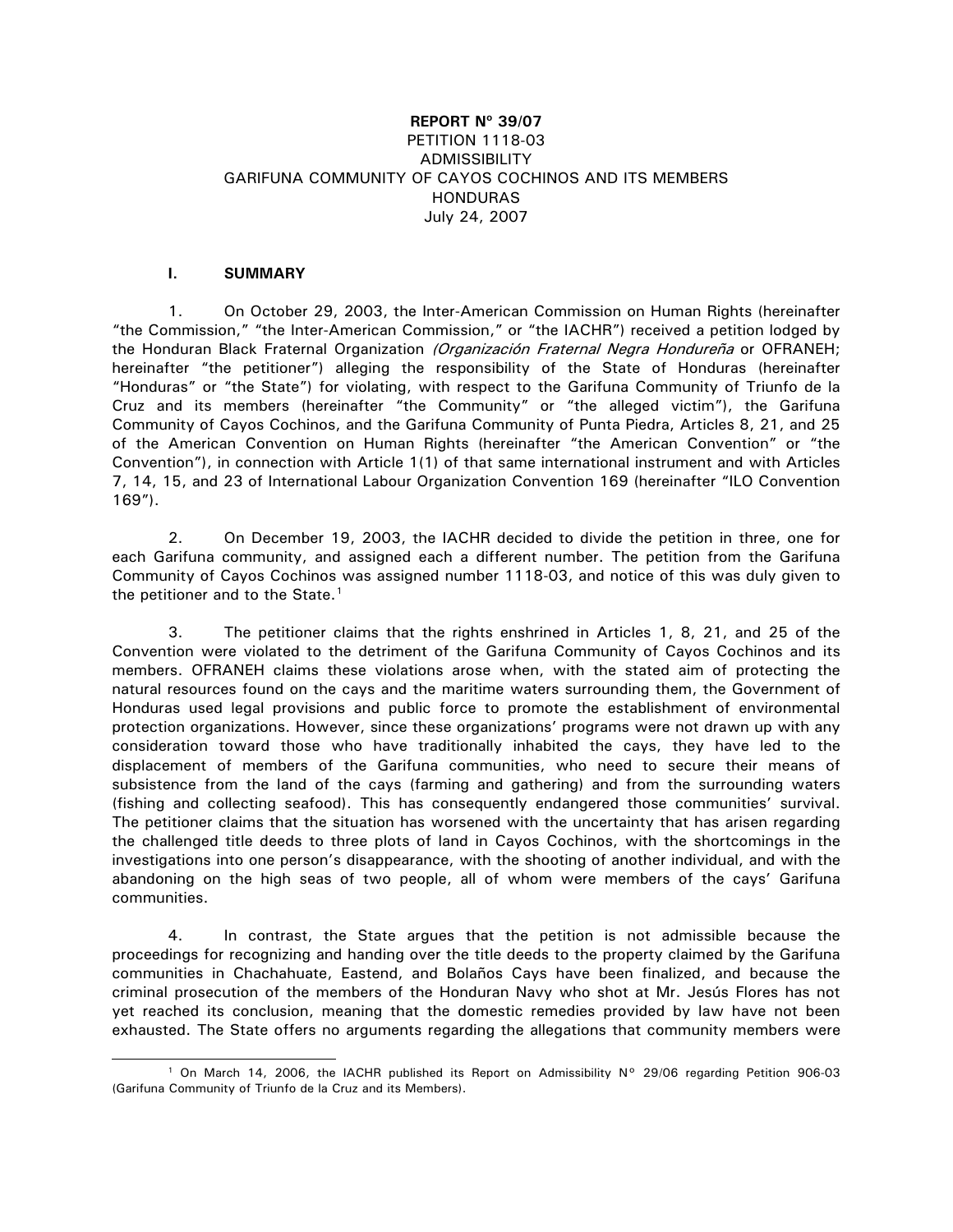abandoned on the high seas, or regarding the disappearance of one community member, or regarding the repression at the hands of the armed forces that the Garifunas claim to have suffered. Neither does the State present any arguments regarding the danger to these communities' survival.

5. Without prejudging the merits of the case, in this report the Commission concludes that the case is admissible pursuant to Articles 46 and 47 of the American Convention. The Commission therefore decides to notify the parties of this decision and to continue with its analysis of the merits as regards the alleged violation of Articles 8(1), 21 and 25 of the American Convention, in conjunction with Articles 1(1) and 2 thereof, against the Garifuna Community of Cayos Cochinos and its members. Finally, the Commission resolves to publish this report in its Annual Report to the OAS General Assembly and to notify the parties.

# **II. PROCESSING BY THE COMMISSION**

## **A. General processing**

j

6. The Commission received the petition on October 29, 2003, and registered it as No. 1118/03. On January 30, 2004, it was conveyed to the State, along with a period of two months in which to submit any comments deemed relevant.

7. On March 26, 2004, the Commission received a note with comments from the State, which it forwarded to the petitioner on April 13, 2004.

8. On May 11, 2004, the Commission received the petitioner's remarks regarding those comments, along with a request for the petition to be ruled admissible, which was forwarded to the State on June 3, 2004.

9. The State's comments received on March 26, 2004, were again sent to the Commission on July 6, 2004; additional information from the State was received on August 9, 2005, and was forwarded to the petitioner on that same date.

10. The petitioner sent its reply to the State's submission on August 31, 2004, and this was forwarded to the State on October 7, 2004.

11. On October 21 and November 9, 2005, the petitioner insisted that the petition be ruled admissible.

12. On October 20 and 31, 2006, and on February 2, 2007, the Commission received additional information from the petitioner; this information was conveyed to the State on February 22, 2007, along with a 30-day deadline for returning any pertinent observations.

13. On February 9, 2007, the IACHR received additional documents regarding this case from the petitioner.

14. On March 20, 2007, the State requested an extension of the deadline set on February 22, and a 15-day extension was granted on May 18, 2007. Then, on June 4, 2007, the State submitted the pending comments.<sup>[2](#page-1-0)</sup>

<span id="page-1-0"></span><sup>&</sup>lt;sup>2</sup> Officials of the Honduran government told the Executive Secretariat of the IACHR that they had had problems with their communications between June 1 and 4.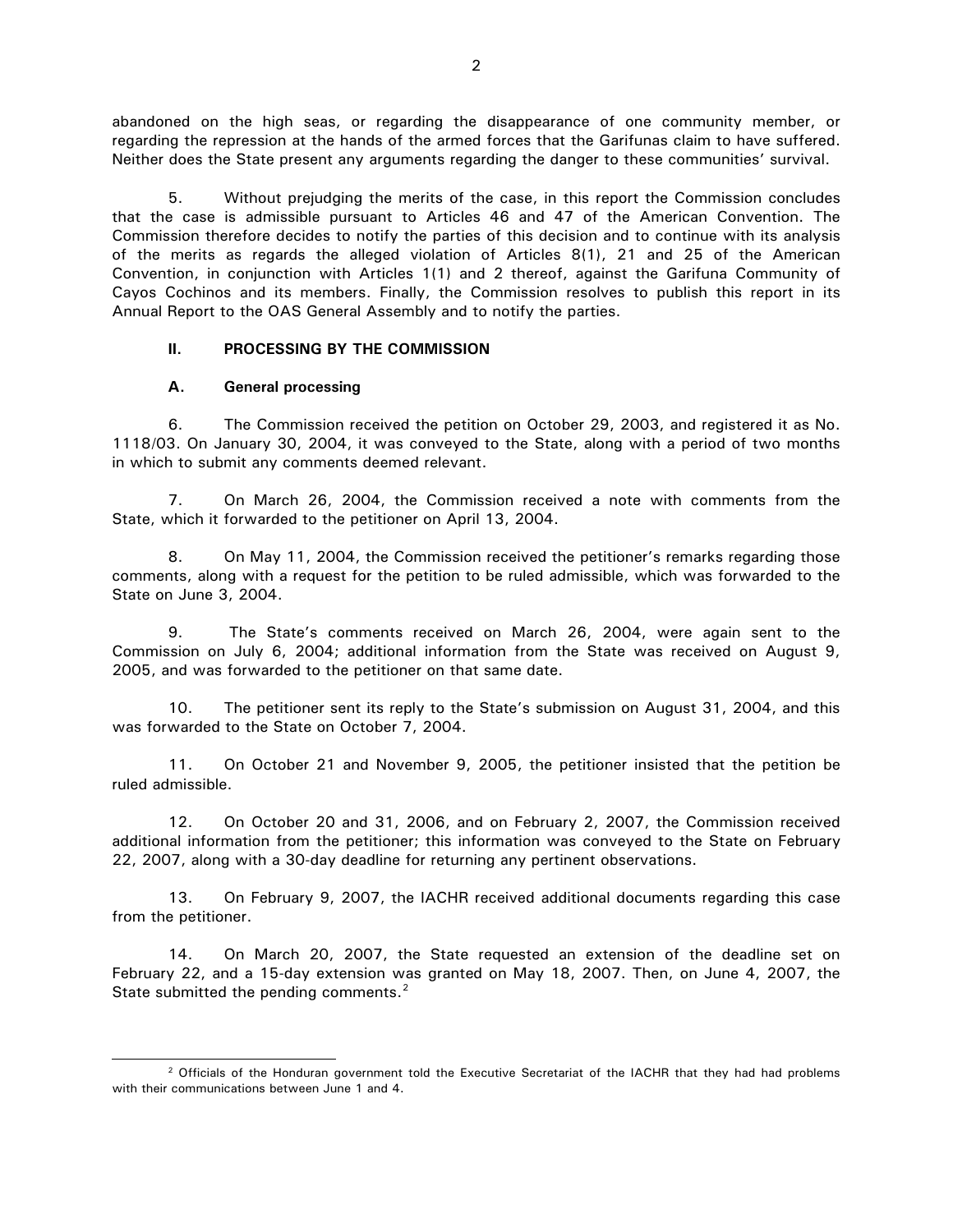15. On June 13, 2007, the State's comments were conveyed to the petitioner, and the petitioner returned its comments to the IACHR on June 25, 2007.

## **B. Starting a New Process**

16. Regarding the allegations on violations to the right of physical integrity based on the attack with fire arm perpetrated against the diver Jesús Flores in January 2001, according to the terms of Article 29(c) of its Rules of Procedure, the Commission decides to detach this section of the original complaint and to assign a new number to that, so the processing of this petition can be initiated as a separate file.

## **III. POSITIONS OF THE PARTIES**

#### **A. Petitioner**

 $\overline{a}$ 

17. In the complaint and in the additional information submitted, the petitioner describes the archipelago of Cayos Cochinos<sup>[3](#page-2-0)</sup> as a place traditionally settled by a group of Garifuna communities since their arrival in Honduras in the late 18th century. It goes on to state that the maritime habitat is essential to the economy of the people of the islands' Garifuna communities. The petitioner reports that these communities have historically been able to extract, on a rational basis, food for subsistence, elements for their Dugu religious rites, materials intended for the construction of traditional housing, etc.

18. The petitioner claims that the community of Cayos Cochinos has for several years been facing serious problems: for instance, on their land and in the surrounding waters, outside agents, such as environmental organizations and foreign and domestic investors, have undertaken projects that affect the Garifuna communities – according to the complaint, with the backing of the authorities. The arrival of outsiders in the area appears to be related to the attractions offered by the cays' biodiversity and potential for tourism.

19. The petitioner states that their rights over these lands and waters were first violated in 1993, when a Swiss investor purchased Menor and Paloma Cays; other factors were the establishment of the *Sociedad de Inversiones Ecológicas S.A.* and of the Honduran Foundation for the Protection and Conservation of Cayos Cochinos, also known as the Honduras Coral Reef Fund (hereinafter "the Foundation"), and the adoption of Presidential Agreement 1928/93, by means of which Cayos Cochinos was declared a Natural Protected Area by the President of the Republic.

20. The petitioner also reports that the presidential agreement prohibited traditional fishing with bait and the collection of crustaceans from the waters surrounding Cayos Cochinos, ignoring the fact that those activities are the basic source of income and sustenance for the area's Garifuna communities.<sup>[4](#page-2-1)</sup> The petitioner notes the following Government regulations that negatively affect the Garifuna people:

a. The five-year ban on collecting wild animals or plants within the five nautical miles surrounding the archipelago.

<span id="page-2-0"></span><sup>&</sup>lt;sup>3</sup> "The Archipelago of Cayos Cochinos, located 19 miles northeast of La Ceiba, in the Caribbean Sea, in Honduras (Central America), is a group of two small islands, twelve sandy cays, and a low reef, surrounded by 75 km of sandbanks, adjacent to the north with a coral reef and three larger islands of the Roatán archipelago." (Description provided by the petitioner in submission of October 20, 2006.)

<span id="page-2-1"></span><sup>&</sup>lt;sup>4</sup> With respect to the effects of the decree, the petitioner reports that protests and mobilizations by the indigenous peoples and black communities succeeded in forcing the Government to amend it: the ban on bait fishing was lifted, but the ban on collecting seafood, such as crustaceans, remained in place.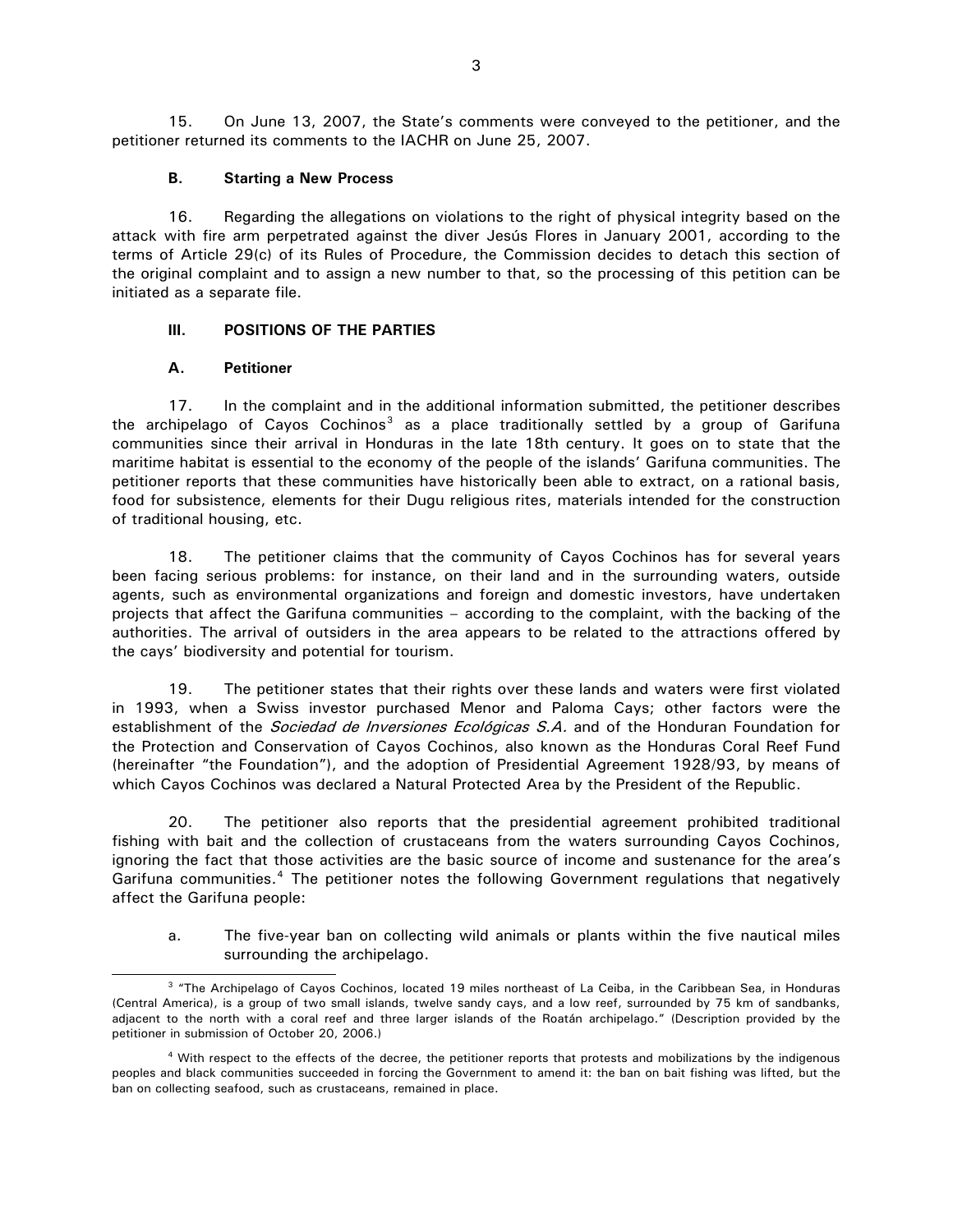- b. The bans and regulations imposed on residents of the archipelago and coastal regions, and on tourists and the general population.
- c. The supervisory and oversight duties assigned to the Honduran armed forces for the conservation, protection, and gathering of natural resources.
- d. The fact that the scientific work has been entrusted to an international scientific institution.

21. The petitioner states that in 1994, the Garifuna communities began to suffer repression at the hands of the Navy; this was, in its opinion, a reflection of the concerns of the scientific and environmentalist organizations.

22. Among the human rights violations they have suffered, the petitioner notes that as a result of threats made by members of the Navy and pressure brought to bear by the international scientific agencies, $5$  the Garifuna have been affected in the following ways:

- On occasions they have been forcibly displaced, in spite of the protests made by OFRANEH and the international nongovernmental organization FIAN.
- The Navy's systematic repression and harassment led to the disappearance of the fisherman Domitilio Cálix Arzu<sup>[6](#page-3-1)</sup> on January 15, 1995, and the abandoning, on the open sea, of Silvino Córdoba and Mariano Lino Rochez in February of that year.
- The attack on the diver  $\overline{F}$  Flores<sup>[7](#page-3-2)</sup> in January 2001, after he was selected from among several divers by members of the Navy, accompanied by employees of the Cayos Cochinos Foundation; in the incident the diver was injured by gunshot wounds and subsequently received negligent treatment from medical services in the city of La Ceiba.

These three situations are compounded by the fact that even though they were duly reported, $8$  they did not receive proper attention from the competent authorities. $9$ 

23. The petitioner claims that in 1997, a firm specializing in environmental matters, after carrying out the corresponding study, drew up the archipelago's Management Plan, which is geared toward ensuring the long-term scientific and social sustainability of the model.

l

<span id="page-3-0"></span><sup>5</sup> The petitioners report that the international scientific institution's recommendations to the Government of Honduras include stringent protection of the environment, restrictions on human activities such as fishing and gathering seafood, and the implementation of management and monitoring systems.

<sup>&</sup>lt;sup>6</sup> As reported in the daily *El Heraldo* on February 9, 1996, and February 16, 2001.

<span id="page-3-2"></span><span id="page-3-1"></span><sup>&</sup>lt;sup>7</sup> The newspaper El Heraldo of February 1, 2001, published an article titled "Cayos Cochinos Foundation calls for silence after attack on fishermen," reporting that the diver Jesús Flores received at least five gunshot wounds to his left arm. In that article OFRANEH demanded an end to the harassment of the Garifuna population and asked for an investigation into the entry of fishing boats in the reserve area.

<span id="page-3-3"></span><sup>&</sup>lt;sup>8</sup> Complaint lodged with Office of Internal Affairs of the Public Prosecution Service in Tegucigalpa on May 17, 2001.

<span id="page-3-4"></span><sup>&</sup>lt;sup>9</sup> The petitioner reports, as an aggravating circumstance, the fact that diver Flores's case file was misplaced by the Public Prosecution Service and the General Investigation Directorate of La Ceiba.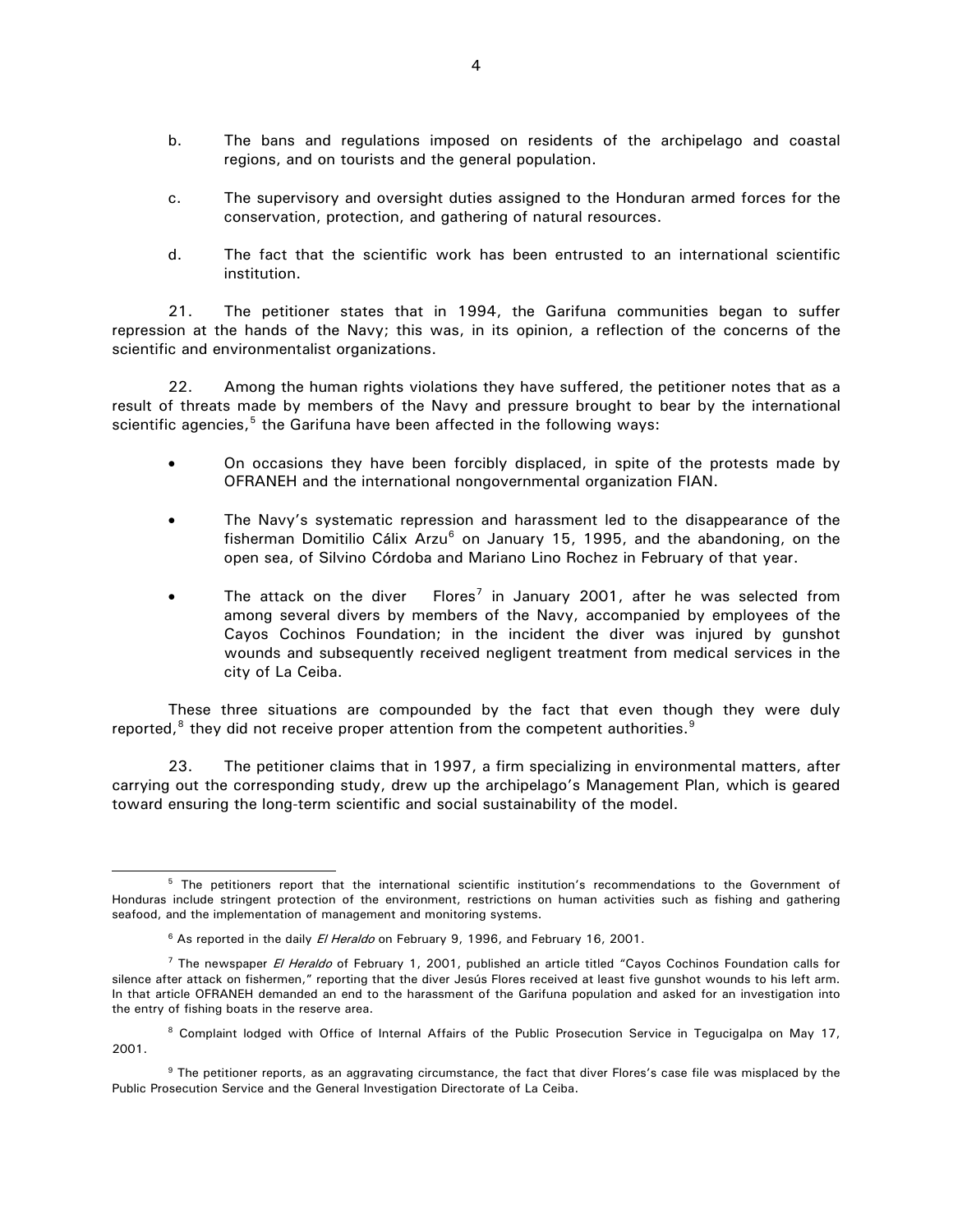24. The petitioner reports that the international scientific institution referred to above withdrew from Cayos Cochinos in 1998 and was replaced by an international environmentalist organization, which assumed control of the environmental protection projects underway in the cays. At the same time, the Government incorporated the cays into the "Mesoamerican Reef System," a project funded by the World Bank.<sup>[10](#page-4-0)</sup>

25. In the complaint the petitioner describes how, as of March 2000, Garifuna fisherman began to allege that notwithstanding the bans imposed on them, the industrial harvesting of lobsters by factory ships was on the increase in Roatán Island, the consequence of which was a dramatic reduction in the area's maritime resources. In spite of public accusations made by the fishermen, the Garifuna fishers are held responsible for this situation, and not the industrial factory-fishing vessels.<sup>[11](#page-4-1)</sup>

26. The petitioner adds that in 2003, the President of the Republic signed Decree 114/2003 which declared Cayos Cochinos a "Natural Maritime Monument" and established a "Management Plan" that, according to the petitioner, tacitly describes the presence of the Garifuna communities as harmful to the Natural Maritime Monument, based on such factors as the Garifunas' exercise of their property rights and the day-to-day subsistence activities and work of their communities; in addition, the Plan allows non-Garifunas access to title deeds over land on the cays.

27. In the complaint the petitioner claims that at present, Navy patrolmen on Foundation vessels, purportedly on the watch for drug smugglers, closely monitor the fishing activities and general day-to-day activities of the members of the Cayos Cochinos Garifuna communities, and that this creates a climate of repression and harassment affecting both the Garifuna locals and visitors and tourists. The petitioner's submissions insist that this oversight is not applied to the factory fishing ships or to the activities of private land-owners, in particular those who are foreign nationals who, the petitioner claims, receive preferential treatment.

28. The source of the Garifuna communities' problems, the petitioner claims, was the establishment of environmental sustainability plans that were recommended by the environmentalist organizations without carrying out proper consultations with the authorized representatives of the cays' Garifuna communities, the alleged victims in the application lodged with the IACHR. No consultations took place either before or during the establishment of the protected environmental reserve and, in addition, there has been no facilitation or promotion of environmental sustainability education among the inhabitants of the Garifuna communities. Consequently, the petitioner feels that an environmental protection plan has been imposed, in its opinion, without taking account of the existence of human beings inhabiting the recently declared protected area. In particular, it affects their peace and tranquility and other aspects of their quality of life: the Garifuna communities are now restricted in their ability to secure what they need for their survival and, consequently, instead of having seen an improvement in their living standards – as should have been the case with this expression of official concern for the environment where the Garifunas live

 $\overline{a}$ 

<span id="page-4-0"></span><sup>&</sup>lt;sup>10</sup> Regarding the World Bank's involvement in projects on Cayos Cochinos, the petitioner reports that the World Bank Inspection Panel is currently studying a complaint lodged by the Garifuna, in which they allege possible violations of the Bank's internal procedures in implementing those projects. World Bank officials have contacted the Executive Secretariat of the IACHR to request information about the current status of this petition.

<span id="page-4-1"></span><sup>11</sup> Press report, dated July 28, 2000, "Garifunas ask for their rights to be respected in Cayos Cochinos." This article states that while the local Garifunas on the cays are prevented from exploiting the maritime resources in order to protect the reserve, the factory ships are assisted in every possible way in working the area.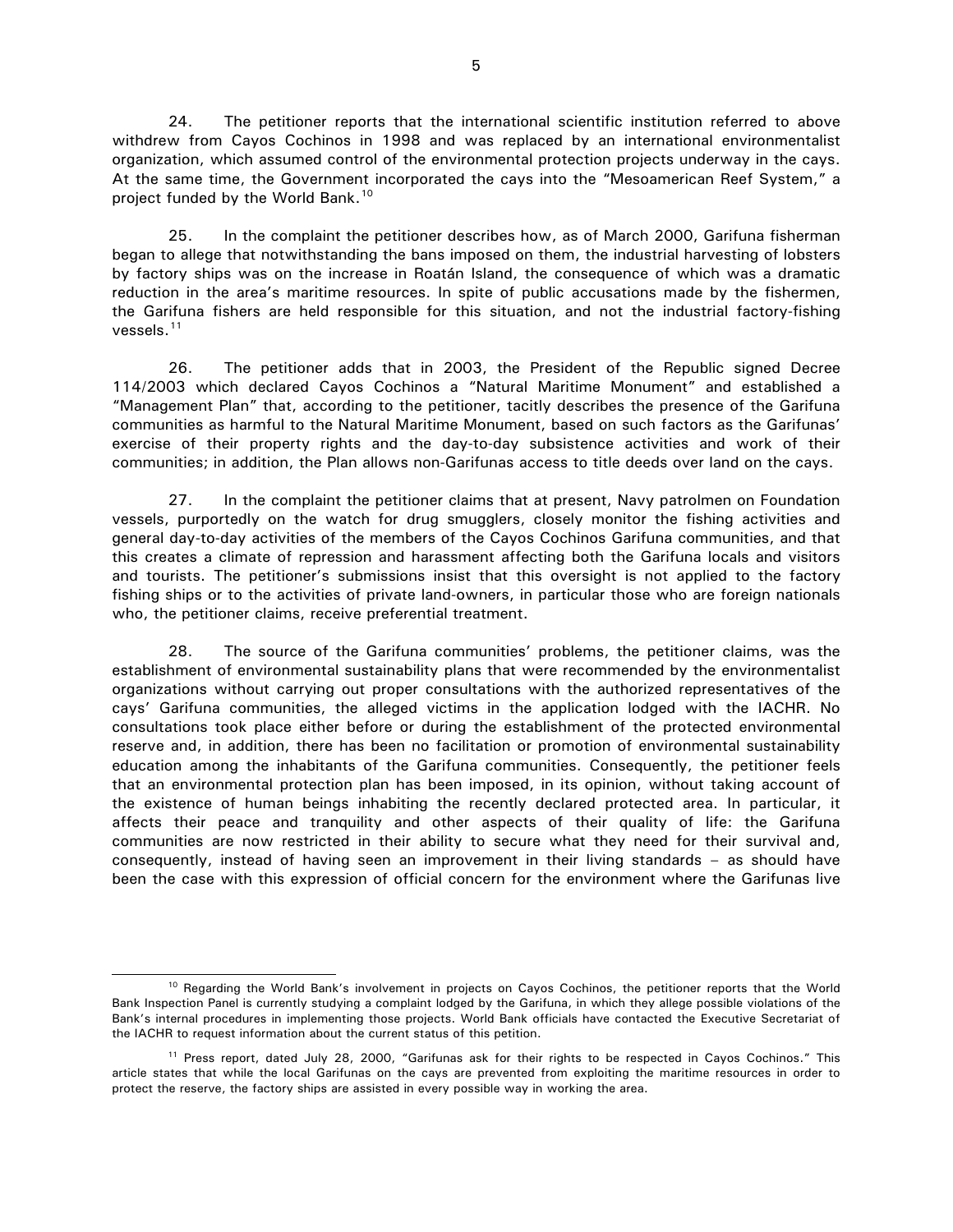– a step backwards has been taken with respect to the Garifuna families' right to enjoy a decent standard of living, particularly as regards their food, clothing, housing, and security.<sup>[12](#page-5-0)</sup>

29. The petitioner adds that the environmental programs were preceded by environmental impact studies that they describe as deficient and harmful, involving the introduction of non-native species and thus altering the ecological balance of the cays. OFRANEH claims that these programs also ignored the fact that the deterioration of the coral reefs<sup>[13](#page-5-1)</sup> is caused by the archipelago's location at the mouth of the Río Papaloteca, which deposits sediment on the coral bank, leading to its decay and death. Thus, the destructive factor is not the presence of the Garifuna communities, and the damage is instead due to other external factors; their normal ways of living are not addressed, nor are the contributions the Garifuna communities have traditionally made to the existence of the cays – on the contrary, the implication is that those people's activities are harmful to the environment.

30. The petitioner says that "every effort must be made to allow the normal development of the customs and ways of living of the ethnic groups that inhabit the protected area, respecting their traditions, related ecological knowledge, and entire heritage in order to assist the realization of new development initiatives for those groups."

31. Another problem highlighted by the petitioner is that of land title deeds. In that regard, the petitioner reports that following the request lodged by three Garifuna communities on December 7, 2000, the National Agrarian Institute (hereinafter "the INA") issued a deed of full ownership on January 24, 2002, to the communities of the archipelago located on Chachahuate, Eastend, and Bolaños Cays, whose elders were legally recognized by the Secretariat of the Interior and Justice in resolutions adopted during 2002, and on the basis of which the Garifunas proceeded to request their registration with the Registrar of Real and Commercial Property of Roatán (hereinafter, "the Roatán Registrar") in the Bay Islands. In spite of this high-level recognition, the registration was rejected by the Registrar of Real and Commercial Property of the Bay Islands Department on March 18, 2002, arguing that the INA had no authority to award commonly-held (ejidal) urban land belonging to the municipality of Roatán in the Bay Islands department. The legal

<span id="page-5-0"></span>l  $12$  In a communication dated October 20, 2006, the petitioner enclosed the opinions of professions from different sectors who have conducted studies into various aspects of the relationship between the Garifuna locals and the protected area.

<sup>•</sup> Clearly the three communities that interact with the natural resources within the reserve constitute an example of social abandonment, where the most minimal services are nonexistent. The attitude of the inhabitants to the Biological Reserve, while positive, cannot be maintained unless the governments improve the current living conditions; thus, they cannot expect support for conservation when that implies accepting the management of resources without any alternative for development. In a zone as small as the Cayos Cochinos Protected Area, it will never be possible to balance the inhabitants' incomes with the local job supply, and there are not many alternatives. The roots of the socio-ecological problem originate exclusively from the mainland, where the problem arises. (Hector Guzman, 1998)

<sup>•</sup> The investigation shows the existence of negative perceptions toward the Reserve and toward the conservation of natural resources in general. We attribute many of these perceptions to the way in which the Reserve was created, without involving the local inhabitants, in addition to the cultural patterns (Coelho, 1981) and, in general, low education levels and living standards of the Reserve's residents.

<sup>•</sup> Local inhabitants are unsure about why and for whose benefit the protected area was created (Rundquist and Gotter, 2002). Finally, concerns exist regarding the future development of tourism, fearing that it may fall into foreign hands and bring no direct benefits to the communities.

<span id="page-5-1"></span><sup>&</sup>lt;sup>13</sup> Described by the petitioner as the chief concern of the scientific agencies and environmentalist organizations working in the area.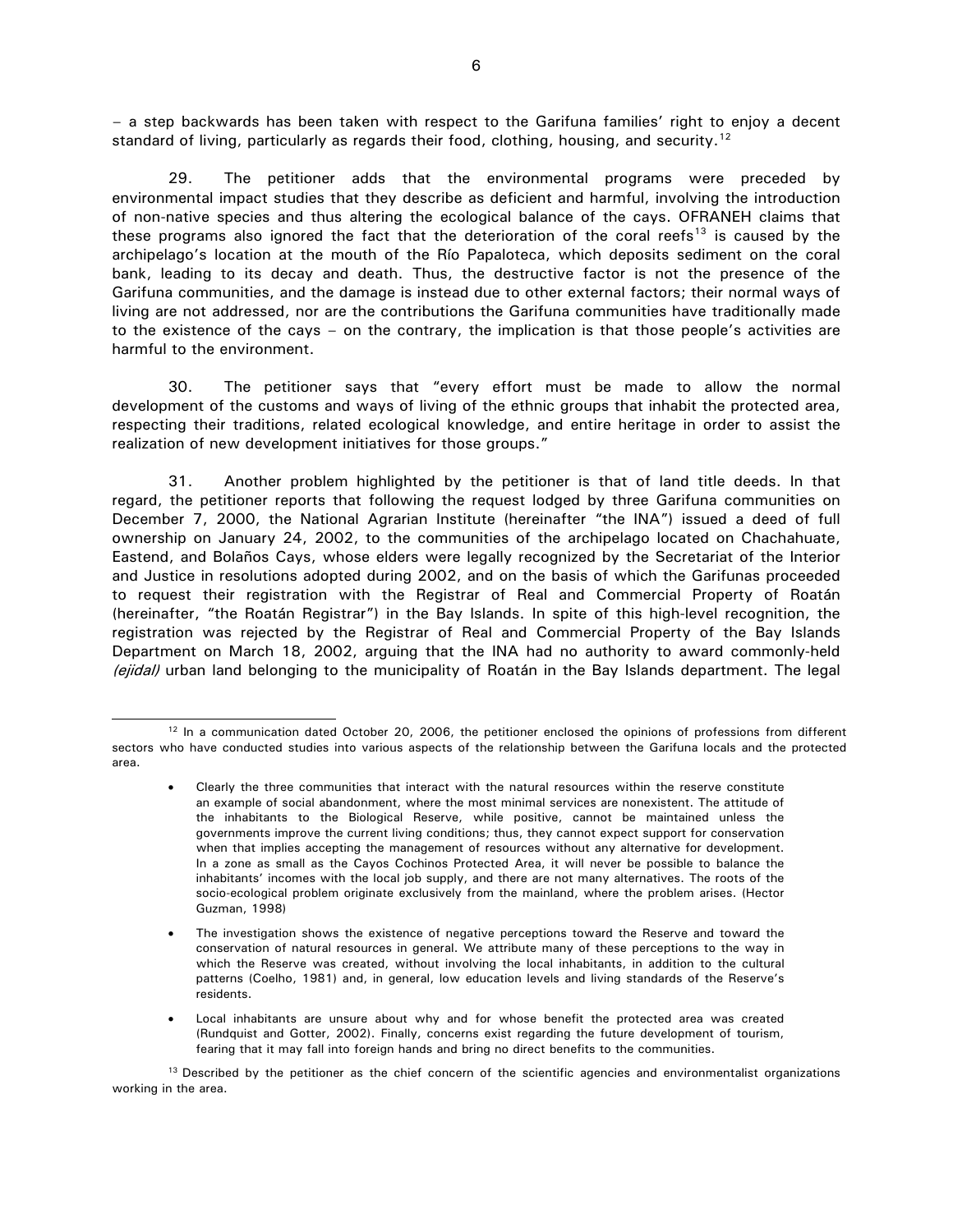representative of the INA lodged a complaint remedy against the Roatán Registrar and, later, the Appeals Court of La Ceiba upheld the rejection in a ruling dated September 2, 2002.

32. The petitioner also reports that it fought to defend ancestral territories and pursued the formalities necessary for title deeds to be issued, $14$  but that the following obstacles arose:

- On January 24, 2002, the National Agrarian Institute (INA) awarded the Garifuna communities finalized title deeds over the Cochinos cays known as Bolaños, Chachahuate, and Eastend.
- On March 18, 2002, the Registrar of the Bay Islands Department refused to record the property deeds, arguing that the INA had no jurisdiction over commonly-held urban land belonging to the municipality of Roatán.<sup>[15](#page-6-1)</sup>
- On April 19, 2002, the legal representative of the INA lodged a complaint remedy with the Court of Appeals in La Ceiba, Atlántida department.
- On September 2, 2002, the Court of Appeals in La Ceiba ruled the complaint remedy inadmissible and ordered that the finalized title deeds addressed by the appeal not be registered.
- On September 30, 2002, the same legal representative of the INA filed a remedy for subsidiary review and *amparo* relief.
- On November 15, 2002, the *amparo* remedy was referred to the Supreme Court of Justice for normal processing.
- On June 8, 2005, the Constitutional Chamber of the Supreme Court of Justice issued a judgment granting the request *amparo* remedy and referred the case file to the Court of Appeals in La Ceiba.
- On October 10, 2006, the La Ceiba Court of Appeals issued a judgment overturning the deed against which the complaint remedy was filed and ordering the Bay Islands Registrar to record the three finalized property deeds.
- On October 18, 2006, the Bay Islands Registrar was sent the judgment in order for him to proceed as ordered.
- On December 22, 2006, two individuals acting without due authorization from the Garifuna communities of Chachahuate and Eastend received the registration certificates for the deeds to the lands in question from the Regional Director of the INA through the offices of a "pro-government" NGO; the third registration was not handed over for reasons unknown, but rumors indicate that the registration was made out in the name of a limited corporation.

33. The petitioner says that on account of the uncertainty and delays in handing over the property deeds to the Cochinos cays known as Bolaños, Chachahuate, and Eastend, an

j

<span id="page-6-0"></span><sup>&</sup>lt;sup>14</sup> The petitioner attaches, as documentary evidence, the complaints lodged with public agencies since the land ownership problems in Cayos Cochinos began.

<span id="page-6-1"></span><sup>&</sup>lt;sup>15</sup> Even though the formalities required for their registration in the Public Real and Commercial Property Register had been met.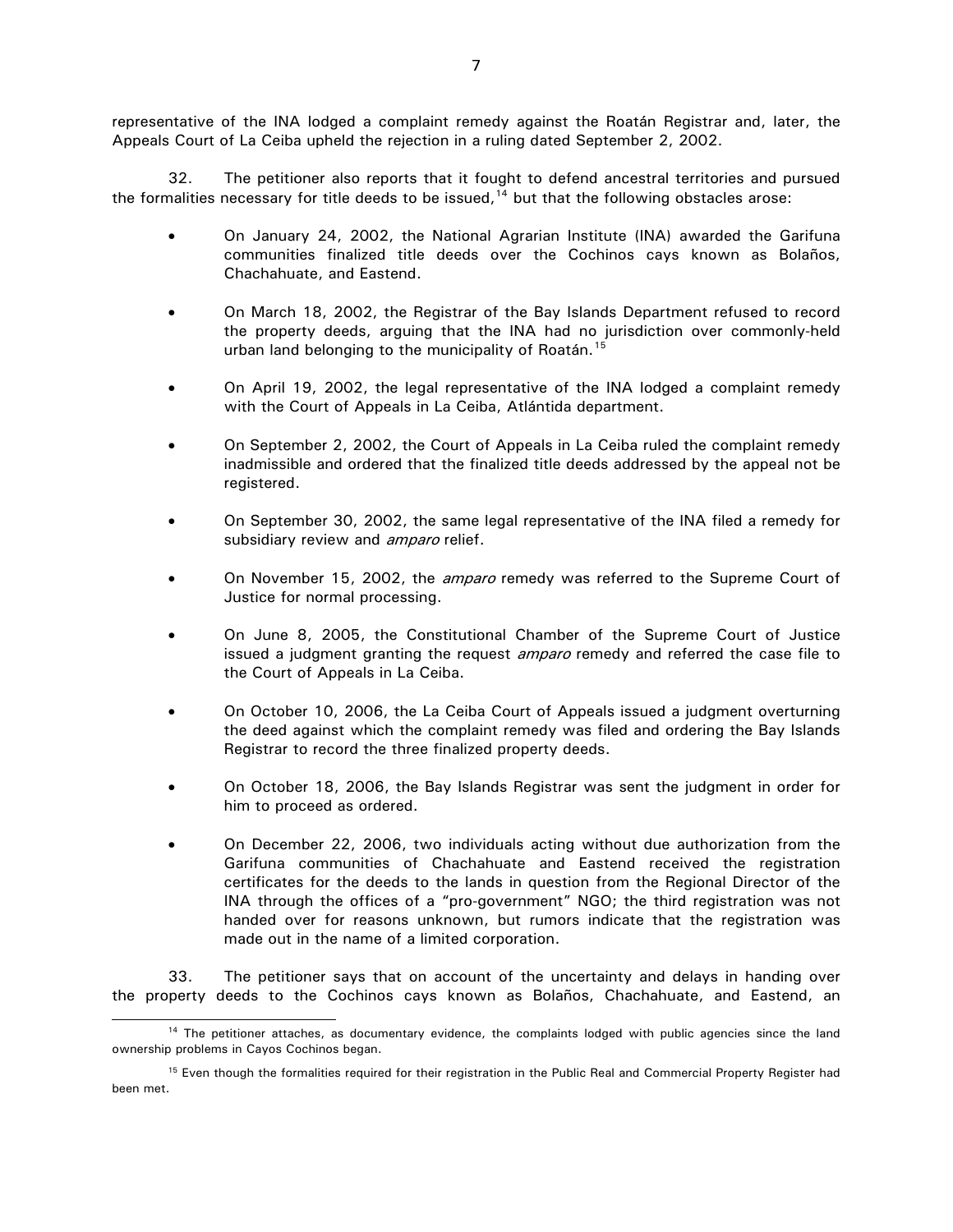opportunity has been established for open violations of the property rights over the ancestral lands inhabited by the Garifuna in Cayos Cochinos; this has left the Garifuna communities of those cays without protection, facilitating attacks and disappearances, and there is no evidence that the authorities have conducted investigations into these situations, even though the relevant complaints have been made.

34. One aggravating factor in this situation of defenselessness, says the petitioner, is the poverty in which the community members live and the unfavorable employment conditions they face; they therefore ask the Commission to pay particular attention to that circumstance, which affects their ability to secure their means of subsistence.

35. The petitioner reports that on September 28, 2006, a series of agreements were recorded in a memorandum of understanding signed by representatives of the Garifuna communities, the Honduran Black Fraternal Organization (OFRANEH), and representatives of various state agencies involved in the situations reported by the Garifuna communities, as a result of the one-week mobilization held in the vicinity of the National Congress to demand respect for the collective rights of their people. Particularly noteworthy was the agreement reached regarding the Cayos Cochinos situation, which reads as follows:

The immediate registration of BOLAÑOS, CHACHAHUATE, and EASTEND CAYS in the names of the Garifuna communities.

To comply with this item, the National Agrarian Institute, in conjunction with the Public Prosecution Service and members of OFRANEH, will conduct a review of the Roatán Property Register to investigate why the deeds issued to the Garifuna community have not been registered; the date of October 4 of this year is set for the purpose. In addition, as the agency issuing the deeds, the National Agrarian Institute undertakes to ensure that they are registered.

A review and redrafting of the management plan for the Cayos Cochinos National Park, with the full and informed participation of the area's communities.

To comply with this item it is agreed to hold a meeting on November 16 of this year on Cayo Chachahuate, to be attended by SERNA, COHDEFOR, INA, the OFRANEH community, the Cayos Cochinos Commission and Foundation, in order to review the management plan.

The immediate demilitarization of Cayos Cochinos, along with guarantees for the utmost respect for the residents' human rights; orders have been issued to the patrols and every step will be taken to continue with this.

The meeting between the Secretariat of Security, the Secretariat of Defense, and OFRANEH will adopt decisions regarding this point in order to define the security mechanisms to be implemented in Cayos Cochinos, with the inhabitants' agreement. The Secretariat of Security agreed to invite representatives of the Navy to this meeting.

36. On February 22, 2007, the petitioner reported that the agreement reached by means of this memorandum of understanding had succeeded in demilitarizing Cayo Chachahuate but that human rights impunities had not been eradicated; in addition, the Garifuna feared that the introduction of a new Management Plan would provide grounds for the abuses of the past to be repeated. OFRANEH claims that the Plan in question was negotiated, absent the participation of representatives of the cays' communities, by technicians from an international environmentalist organization and a number of fishermen, under the auspices of the Minister of Natural Resources, and that it imposes strict zoning restrictions on fishing activities.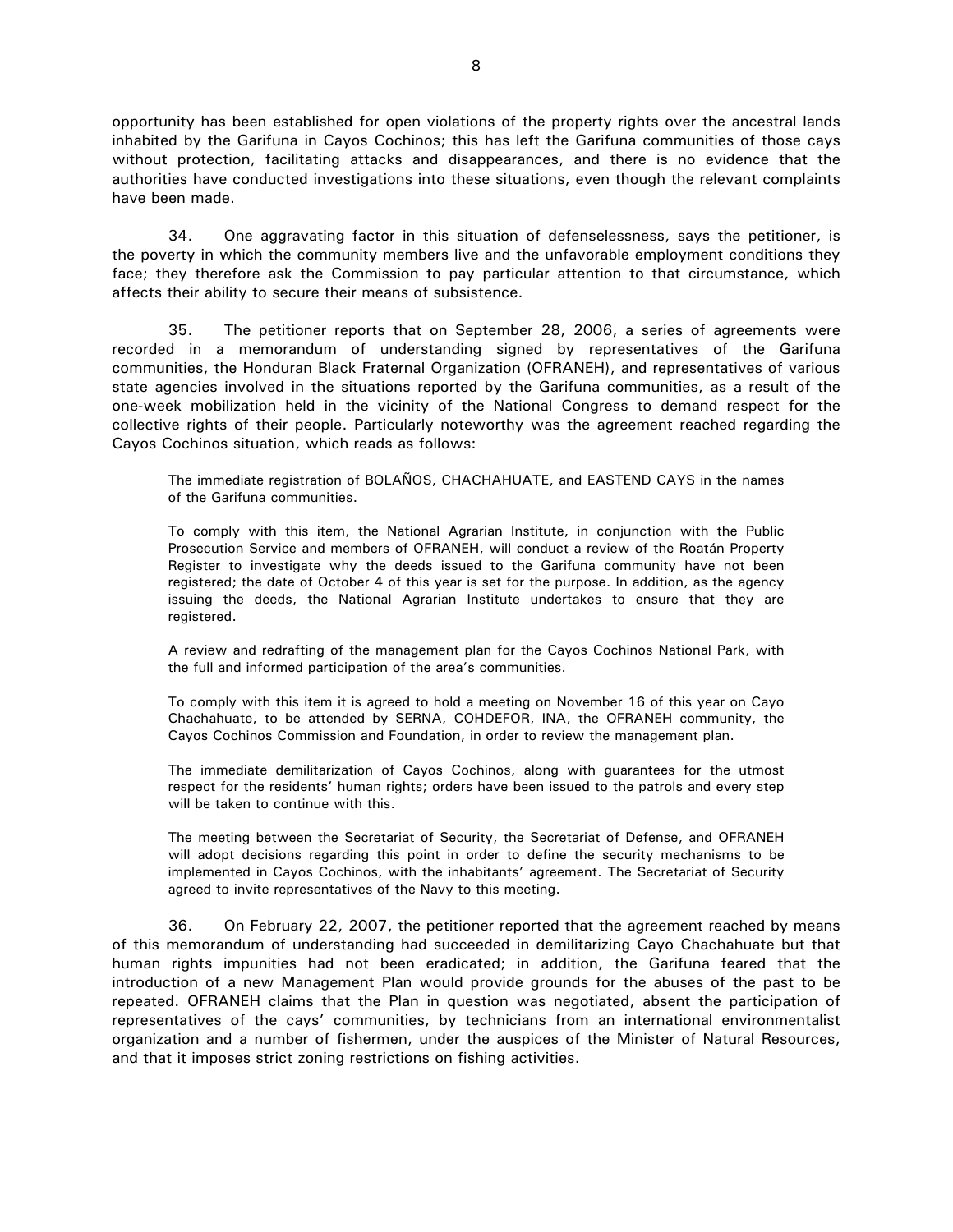37. A communication from the petitioner received on February 8, 2007, claimed that a person claiming to hold title deeds to beaches on Cayo Eastend predating those issued by Government had, since November 2006, been approaching the indigenous inhabitants with a firearm to prohibit them from extracting fray, which is used as bait for yalatel. The petitioner reports that this person told one of the fishermen "to be careful." The petitioner goes on to say that the community of Eastend is currently working on the development of an ecotourism project with volunteers from the Peace Corps and the Cayos Cochinos Foundation, to improve their way of life.

38. The petitioner requests that its complaint be ruled admissible, given the responsibility of the State of Honduras in violating Articles 1, 21, and 25 of the American Convention on Human Rights and Articles 7, 14, 15, and Article 23 of International Labour Organization Convention 169, in consideration of the following facts:

- The problems of the land deeds have not been satisfactorily resolved, in spite of the years that have passed, and the petitioner therefore requests that the State of Honduras provide redress consisting of the registration of Bolaños, Eastend, and Chachahuate Cays in the names of the alleged victims – that is, the Garifuna communities – recognizing their functional habitat there.
- There has been no resolution of the complaints alleging human rights violations arising from the firearm attack on the diver Jesús Flores, and the petitioner therefore requests that the State of Honduras provide redress consisting of a fair indemnification for Mr. Jesús Flores.
- There has been no resolution of the complaints alleging human rights violations arising from the disappearance of Domitilio Cálix Aarhus.
- The petitioner requests that the Management Plan of the Cayos Cochinos National Monument be redrafted, ensuring that it includes respect for the food supply and unqualified respect for the human rights of the cays' inhabitants.

39. The petitioner argues that when the domestic remedies are not efficient, the IACHR must become involved, and it states that in this case there is a continuous and evident violation of the human rights of the Garifuna communities that inhabit those of the Cayos Cochinos known as Bolaños Cay, Chachahuate Cay, and Eastend Cay.

# **B. State**

j

40. On March 26, 2004, the State submitted it comments regarding the complaint (and ratified them in a document received on July 6 of that year). It said that the alleged victim's claim that four years have gone by without the Government resolving the situation is not true, since, on January 24, 2002, the INA issued the finalized title deeds claimed by the Garifuna people for three of the Cayos Cochinos, covering areas of 0.55, 0.98 and 0.72 hectares, and recognizing the possession thereof that they had theretofore exercised.

41. It also claims that in contravention of the INA's decision, by means of a deed dated March 18, 2002, the Roatán Registrar refused to record these title deeds, using the argument that the INA did not have the authority to grant titles deeds over land located within the urban limits of a municipality and that, according to the Roatán Registrar, the Cays of the Bay Islands constitute land of such a nature.<sup>[16](#page-8-0)</sup>

<span id="page-8-0"></span>Continued… <sup>16</sup> In addition to the (legally) contradictory decision of the Roatán Registrar, the INA also argues that there were formal errors in the grounds used for its decision, in that in refusing to record the title deeds in the Garifunas' name, the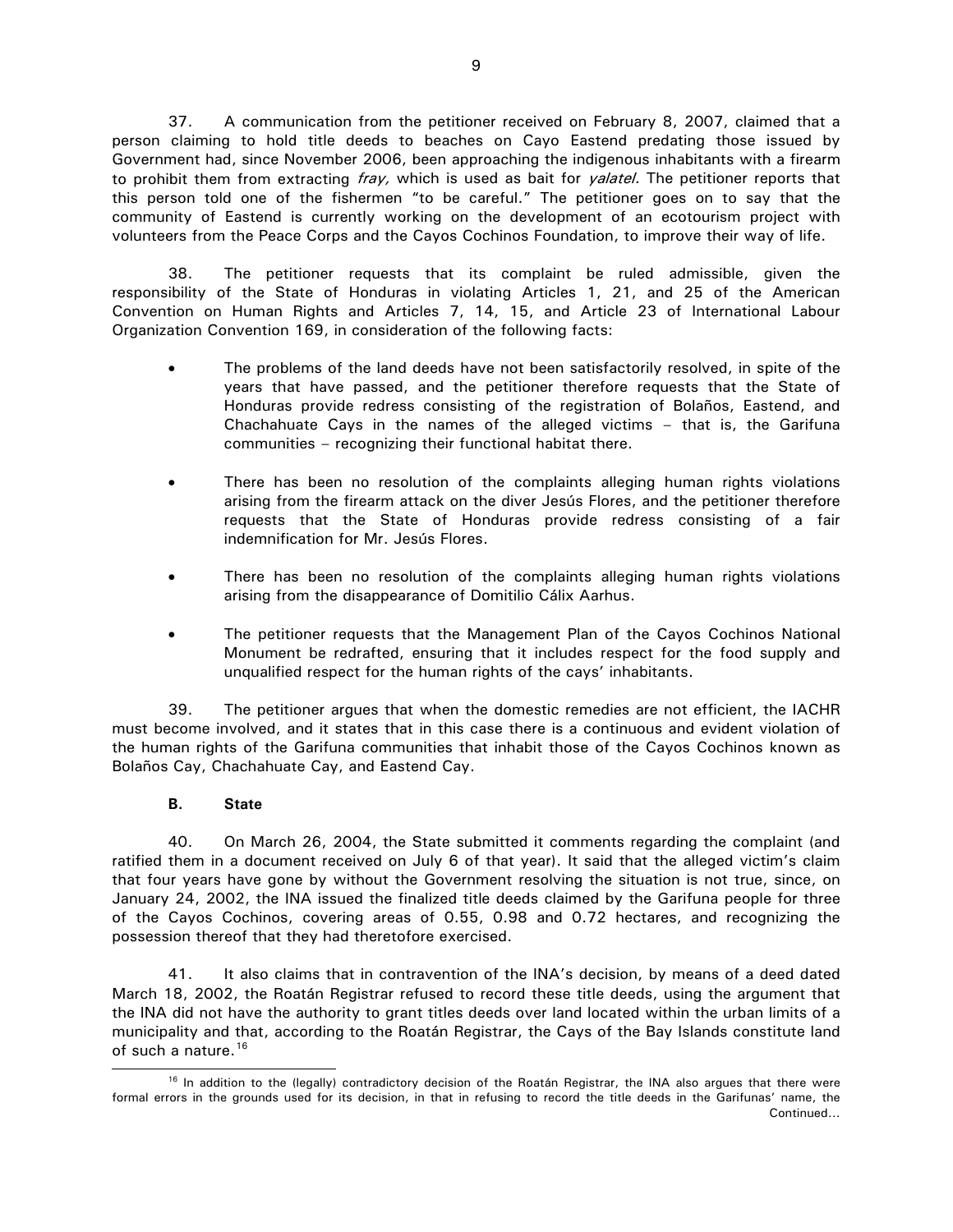42. Additionally the State reports that it was the Government itself, through the National Agrarian Institute, that called the Roatán Registrar's attention to the legal and constitutional provisions and to the terms of the international treaties in force in Honduras regarding the preference that indigenous peoples have in the recognition of their ownership over lands that they can prove they inhabit or have traditionally occupied.

43. The State of Honduras also indicates it has made efforts to ensure the judicial recognition of the decisions of the National Agrarian Institute regarding the property deeds extended to the indigenous peoples of Cayos Cochinos. These efforts include the appeal against the decision of the Roatán Registrar filed with the Court of Appeals of La Ceiba, Atlántida, on April 19, 2002, and resolved negatively by that court in a judgment of September 2, 2002, and the *amparo* remedy filed against that judgment, lodged on November 20, 2002, and admitted by the Constitutional Chamber of the Supreme Court of Justice on May 17, 2004, which was also filed by the National Agrarian Institute.

44. The State claims that the Supreme Court of Justice, because one of the deadlines within the *amparo* remedy had passed, rejected the *amparo* suit filed by OFRANEH's representative, Ms. Gregoria Flores, on November 1, 2002.

45. In a communication received by the IACHR on June 4, 2007, the State says:

Regarding the allegations that the property rights of the Cayos Cochinos Garifuna communities were violated:

- This case involves no violations of Article 21 of the American Convention on Human Rights since Honduras has guaranteed the territorial rights of the three Garifuna communities, granting and registering the title deeds to their lands, and recording the deeds of the three cays covered by this complaint with the Bay Islands Property Register: Cayo Chachahuate and Cayo Eastend were registered on December 19, 2006, and Cayo Bolaños was registered on May 31, 2007.
- The Commission must rule this case inadmissible, since under Article 34 of the IACHR's Rules of Procedure, a case is inadmissible or out of order when supervening information or evidence is presented to the Commission.
- When the complaint was lodged the petitioner had not exhausted the available domestic remedies and, following their normal course, the processing of those remedies in Honduras yielded the results sought by the petitioner. Thus, it is concluded that the claims regarding possible violations of Articles 8 and 25 of the American Convention on Human Rights are not inadmissible since in the process whereby the title deeds were registered, the petitioner was heard with all due guarantees and within proper proceedings and had access to the necessary remedies, which proved effective.

Regarding the shooting of the diver Jesús Flores:

The January 27, 2001, attack on the diver Jesús Flores is being duly investigated: the three members of the Navy who were in the area where fishing was prohibited, in the

j

<sup>…</sup>continuation

Registrar refers to the agreement whereby the urban limits of Roatán, Bay Islands, were expanded, quoting for the purpose an agreement number that was never published in the official gazette and that, in any event, deals with the appointment of the Minister of the Interior and Justice.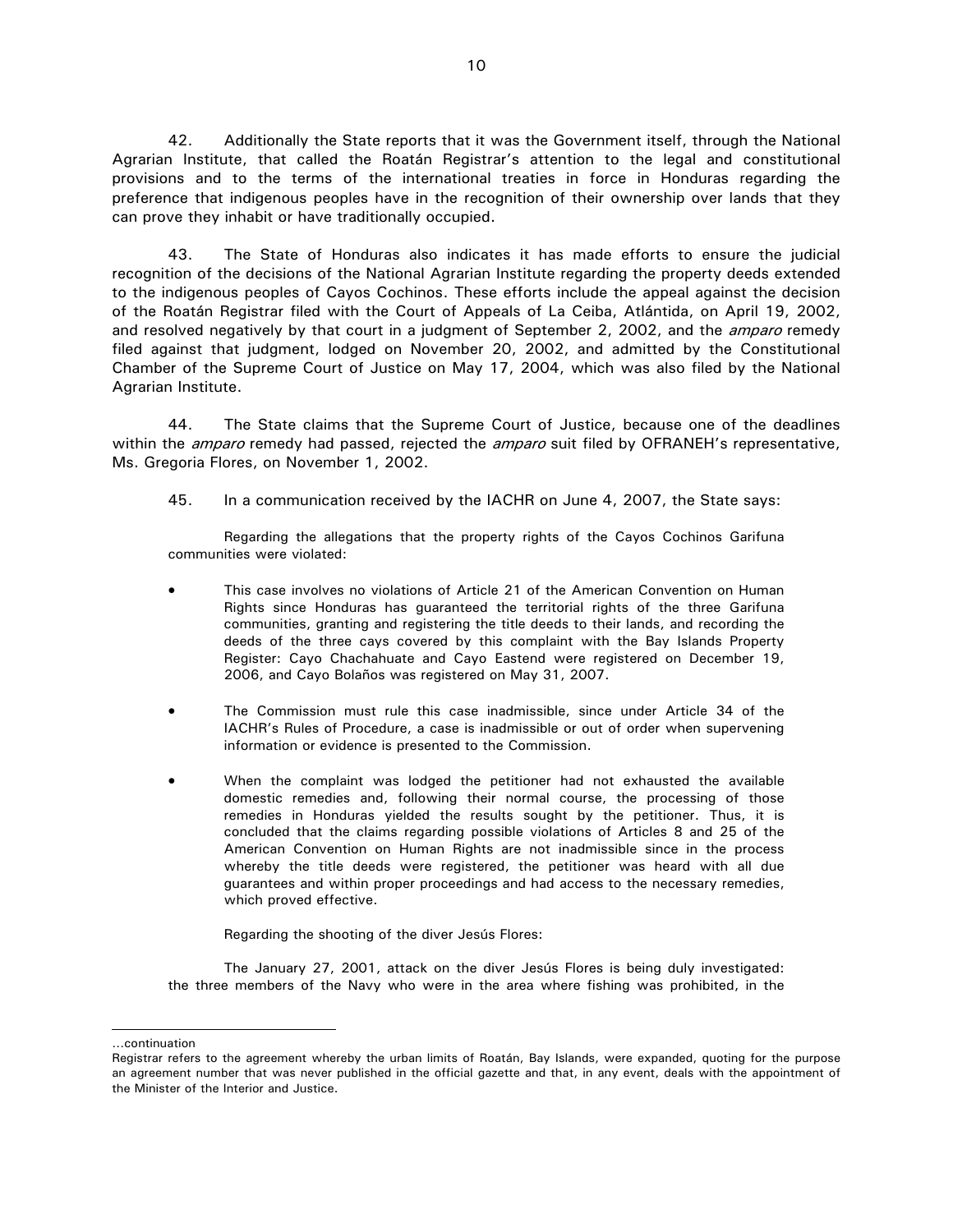boat from which Mr. Paredes was shot in the forearm, and who later seized his oxygen tank, have been identified as Julio Chavez, Henry Aarhus, and Samuel Mejía.

- On March 5, 2001, the Attorney for Ethnic Groups and Cultural Heritage requested the arrest of the suspected perpetrators and that the commander of the Cayos Cochinos Naval Base hand over the weapons. Both actions were ordered immediately by the Magistrates' Court in La Ceiba, Atlántida department.
- On May 16, 2001, a fresh forensic medical examination was performed at the request of the Attorney for Ethnic Groups and Cultural Heritage, which confirmed Mr. Flores's injuries, the time he was incapacitated, and the limited functioning of his fingers. A recommendation was also made to determine the aftereffects and to ratify or expand his temporary incapacitation.
- Charges for criminal injuries were lodged on May 22, 2001, against Messrs. Julio Chavez and Henry Aarhus, based on the witness statements received, the investigations carried out, and a draft criminal accusation drawn up by the Special Attorney for Ethnic Groups.
- Since these were not complied with, the Special Attorney repeated the request and a fresh order for the weapons to be handed over was issued by the Magistrates' Court to the base commander on September 3, 2001; to date, this order has not been met. The Commander of the Cayos Cochinos Naval Base was summoned by the Court on June 23, 2003.
- At the request of the Special Attorney, the Magistrates' Court issued a new arrest warrant for the aforementioned suspects on June 12, 2003.
- On December 19, 2003, the Special Attorney sough a warrant for the arrest of Samuel Mejía, whom the victim had identified as the shooter. On December 15, 2003, a warrant was issued for the arrest of the soldiers Julio Chavez, Henry Aarhus, and Samuel Mejía.
- The Special Attorney for Ethnic Groups continues to monitor progress with the proceedings through the La Ceiba office, but none of the defendants have yet been arrested.

46. The State says that Honduras recognizes the rights of the Garifuna communities and that there are no pending commitments regarding the claimed titled deeds. With respect to the incident involving Mr. Flores, Honduras believes that domestic remedies have not been exhausted, that domestic law is still operating, and that the criminal proceedings are still underway. Consequently, the case must be ruled inadmissible.

## **IV. ANALYSIS OF COMPETENCE AND ADMISSIBILITY**

## **A. Competence** *ratione personae***,** *ratione loci***,** *ratione temporis***, and** *ratione materiae* **of the Inter-American Commission**

47. The petitioners – that is, OFRANEH, representing the Garifuna communities of the Cayos Cochinos known as Bolaños Cay, Chachahuate Cay, and Eastend Cay, and the members thereof – are empowered by Article 44 of the American Convention to lodge complaints with the IACHR. With reference to the State, the Commission notes that Honduras has been a state party to the American Convention since September 8, 1977, when it deposited its instrument of ratification. The Commission therefore has competence *ratione personae* to examine the complaint.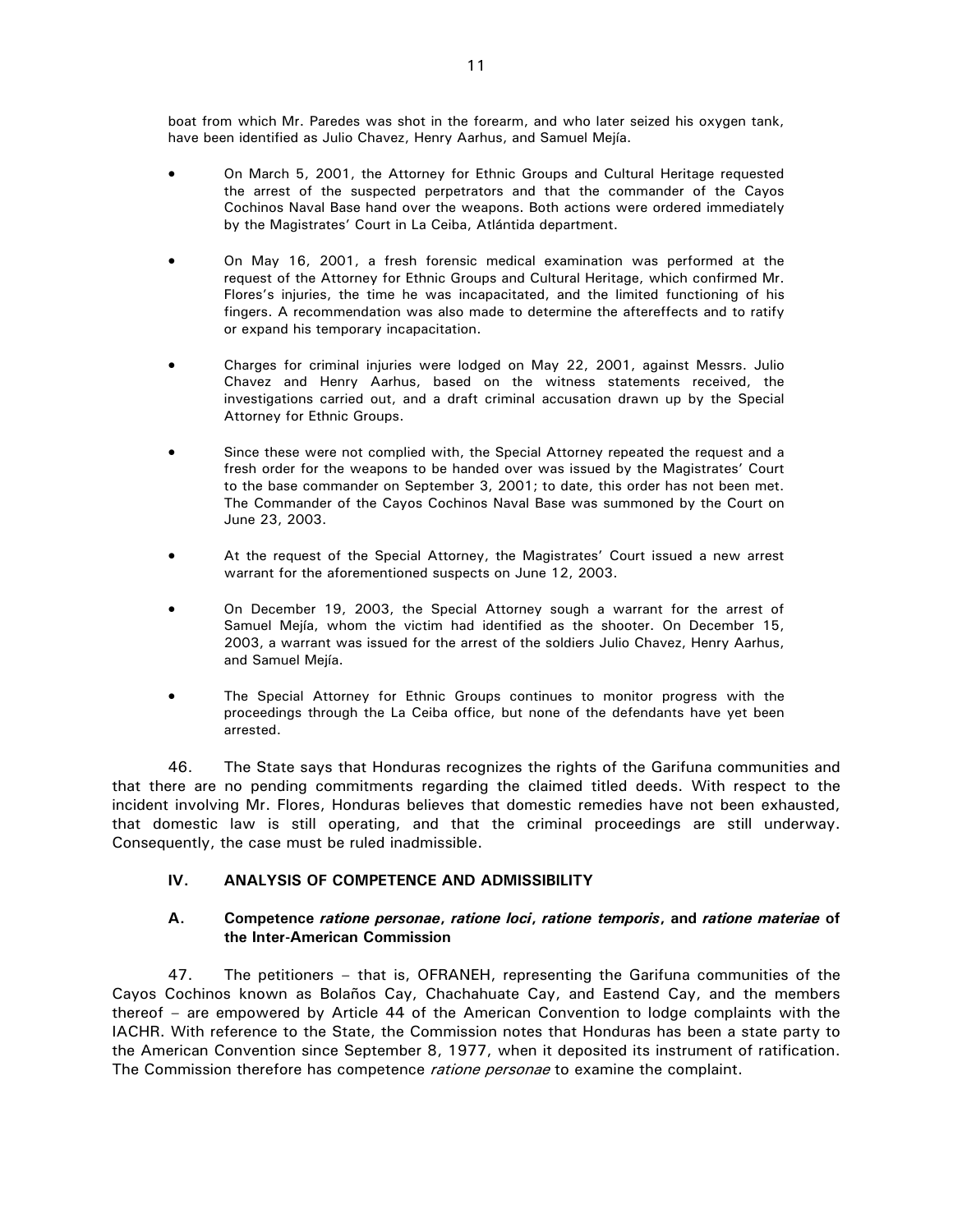48. The Commission has competence *ratione loci* to deal with the petition since it alleges violations of rights protected by the American Convention occurring within the territory of a state party thereto. The IACHR also has competence *ratione temporis* since the obligation of respecting and ensuring the rights protected by the American Convention was already in force for the State on the date on which the incidents described in the petition allegedly occurred. Finally, the Commission has competence *ratione materiae* since the complaint describes violations of human rights protected by the American Convention.

49. Regarding the petitioner's request in the complaint that the IACHR declare that the State of Honduras violated ILO Convention 169, the Commission lacks jurisdiction over that matter; however, it may and must use it as a guideline for the complementary interpretation of obligations under the Convention pursuant to the terms of Article 29 of the IACHR.

# **B. Other requirements for admissibility**

# **1. Exhaustion of domestic remedies**

 $\overline{a}$ 

50. Article 46(1) of the American Convention on Human Rights states that for a petition or communication lodged in accordance with Articles 44 or 45 to be admitted by the Commission, it is necessary "(a) that the remedies under domestic law have been pursued and exhausted in accordance with generally recognized principles of international law."<sup>[17](#page-11-0)</sup> That same article states that the provision contained in section 1(a) shall not apply when: (a) the domestic legislation of the state concerned does not afford due process of law for the protection of the right or rights that have allegedly been violated; (b) the party alleging violation of his rights has been denied access to the remedies under domestic law or has been prevented from exhausting them; and (c) there has been unwarranted delay in rendering a final judgment under the aforementioned remedies.

51. Both the Court and the Commission have held, on repeated occasions, that "under the generally recognized principles of international law and international practice, the rule which requires the prior exhaustion of domestic remedies is designed for the benefit of the State, for that rule seeks to excuse the State from having to respond to charges before an international body for acts imputed to it before it has had the opportunity to remedy them by internal means."<sup>[18](#page-11-1)</sup>

52. In the case at hand, the State claims that the petition is inadmissible because domestic remedies have not been exhausted: one of the alleged violations – the unwarranted delay in handing over the property deeds for the land on the three cays – has already been satisfactorily resolved by the Honduran authorities, and a decision is still pending in the criminal proceedings, which began in March 2001 and must be allowed to follow their course.

53. In contrast, the petitioner asks that the petition be admitted based on the exception provided for in Article 46(2)(c) of the Convention and in Article 31(2)(c) of the IACHR's Rules of Procedure, on the grounds of the Honduran justice system's unjustified delay in providing protection for the lives and persons of the members of the Cayos Cochinos Garifuna community. The petitioner claims that the actions they were able to take domestically have not been effective, which has

<span id="page-11-0"></span><sup>&</sup>lt;sup>17</sup> See: I/A Court H. R., Exceptions to the Exhaustion of Domestic Remedies (Articles 46(1), 46(2)(a), and 46(2)(b) of the American Convention on Human Rights), Advisory Opinion OC-11/90 of August 10, 1990, Ser. A No. 11, paragraph 17.

<span id="page-11-1"></span><sup>18</sup> See: IACHR, Report No. 5/04**,** Petition 720-00, Admissibility, Eduardo Kimel, Argentina, February 24, 2004, paragraph 31; I/A Court H. R., Judgment in the Case of Viviana Gallardo et al, November 13, 1981, Ser. A No. G 101/81, paragraph 26.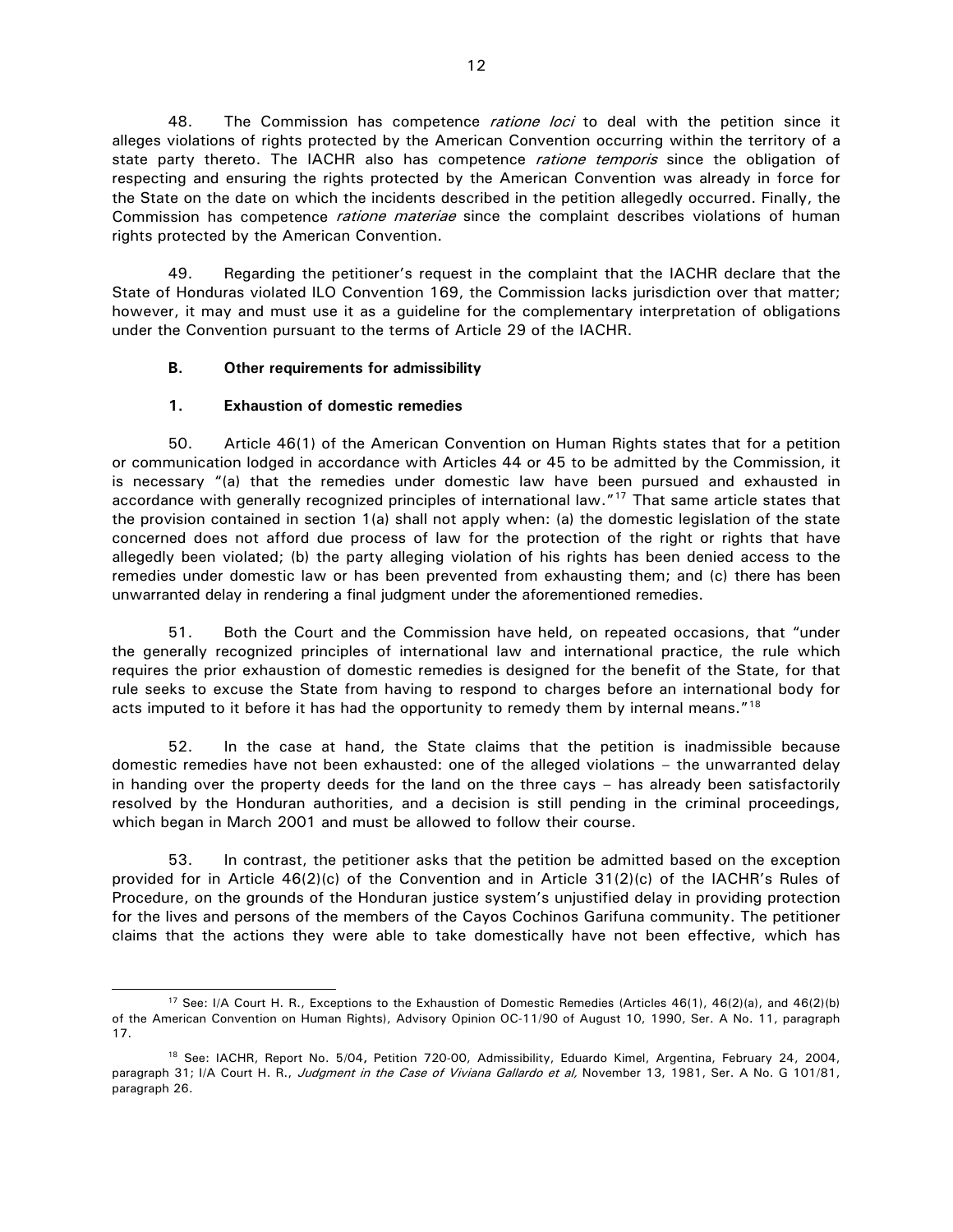meant an ongoing violation of the right of the Cayos Cochinos Garifuna community to peacefully enjoy the territory that the State itself has awarded them.

54. As has already been stated, the rule requiring the prior exhaustion of domestic remedies is intended to serve the interests of the State in that it keeps it from responding for its actions before an international venue until it has had the opportunity to resolve the situation internally. In the case at hand, the State claims that the issuing of a criminal judgment is still pending, in which only one of the many problems described – the alleged violation of Article 5 – is involved.

55. It should first be noted that as regards the property rights over the lands of the Garifuna communities that inhabit the Cayos Cochinos known as Bolaños, Chachahuate, and Eastend Cays, the Commission understands that there is no dispute regarding the corresponding communities' legal ownership. However, the Commission notes that there is another dispute regarding to whom the Real and Commercial Property Registrar of Roatán, Bay Islands, gave the certificate of registration of the finalized title deeds awarded in 2002 by the National Agrarian Institute (INA) and confirmed by the Constitutional Chamber of the Supreme Court of Justice in its resolution of the *amparo* remedy of June 8, 2005.

56. In addition, there is still another dispute regarding the right to the effective enjoyment of the land owned by the Garifuna communities that inhabit those three cays and the adjacent areas.

57. The State has not argued a failure to exhaust domestic remedies with regard to those two disputes, nor has it said whether there are any effective and adequate remedies that, had they been pursued, would have led to the situations in question receiving prompt attention. Thus, the Commission holds that the requirements set out in Article 46 of the Convention have been satisfied.

58. In consideration whereof and bearing in mind the multiple complaints made regarding the problems faced by the alleged victims in the case at hand, the Commission believes that prior exhaustion requirement has been met as regards the enjoyment of the property rights.

## **2. Timeliness of the petition**

59. Article 46(1)(b) of the American Convention provides that one requirement for a petition to be admissible is that it must be "lodged within a period of six months from the date on which the party alleging violation of his rights was notified of the final judgment." Article 46(2) of the American Convention provides that the terms of Article 46(1)(a) do not apply when: (a) the domestic legislation of the state concerned does not afford due process of law for the protection of the right or rights that have allegedly been violated; (b) the party alleging violation of his rights has been denied access to the remedies under domestic law or has been prevented from exhausting them; or (c) there has been unwarranted delay in rendering a final judgment under the aforementioned remedies.

60. Since the land ownership dispute was ultimately resolved in October 2006, and given the decision made on the dispute regarding the protection and effective enjoyment of the right to a collective property, the Commission deems that the petition was lodged on a timely basis as regards the right of property.

61. The Commission consequently holds that the requirement contained in Article 46(1)(b) of the Convention is not applicable in the instant case and that it was lodged within a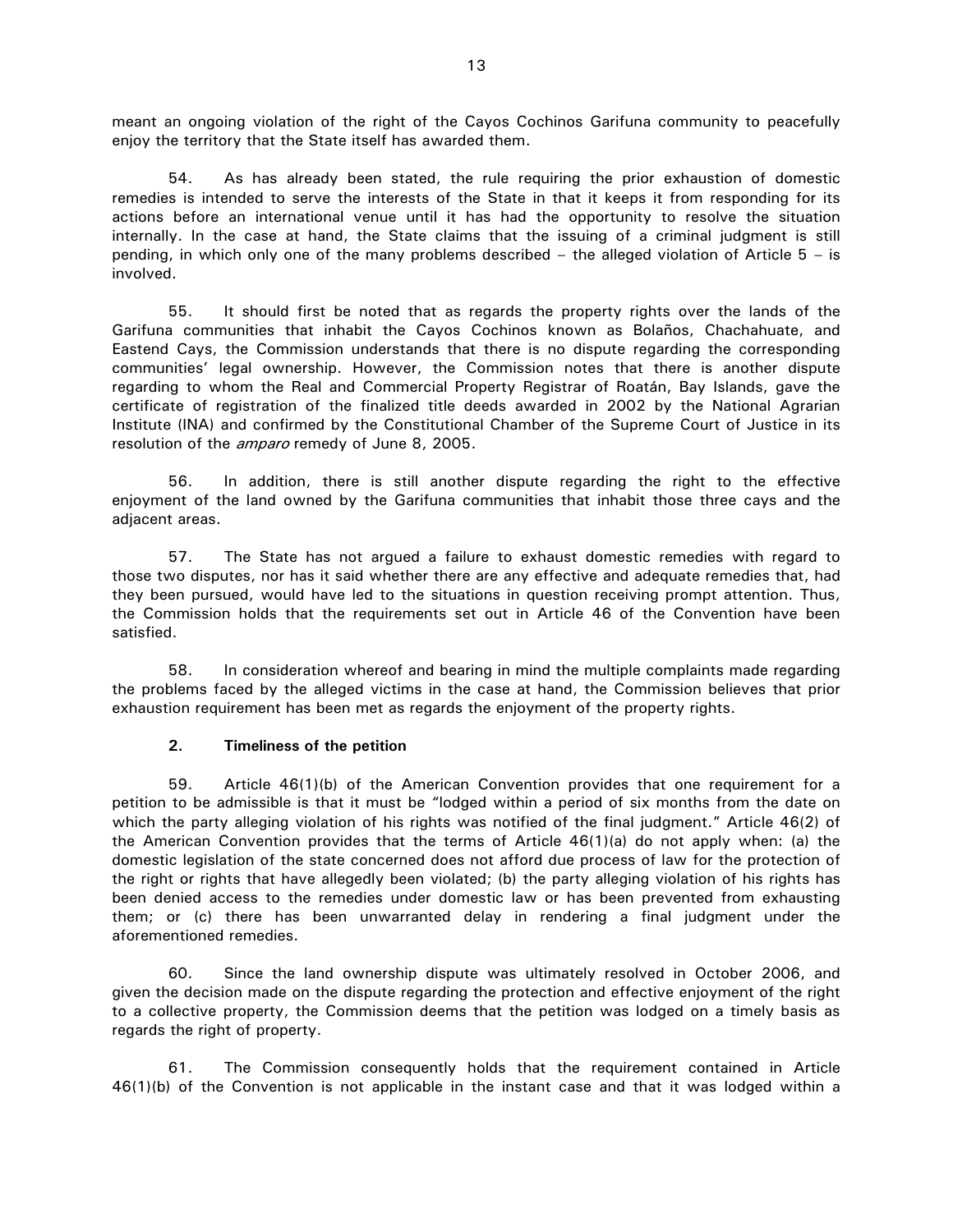reasonable time, pursuant to Article 32 of its Rules of Procedure, given the characteristics of the facts and the processing status of the judicial process.

#### **3. Duplication of proceedings and** *res judicata*

62. Under Article 46(1)(c) of the Convention, one of the admissibility requirements is that "the subject matter of the petition or communication is not pending in another international proceeding for settlement."

63. The Commission understands that the substance of this petition is not pending in any other international proceeding for settlement, and that it is not substantially the same as any petition previously studied by it or by another international body. It consequently concludes that the requirement contained in Article 46(1)(c) has been met.

#### **4. Characterization of the alleged facts**

l

64. In establishing the admissibility of a petition, the Commission must determine whether the facts described therein tend to establish a violation of rights protected by the American Convention, as required by Article 47(b), or whether the petition must be rejected as manifestly groundless or obviously out of order, pursuant to Article 47(c).

65. The facts alleged in the case at hand in connection with the Garifuna communities that occupy Cayos Cochinos could constitute violations of Articles 8.1, 21 and 25 of the American Convention on Human Rights, in conjunction with Articles 1(1) and 2 thereof. The Commission has on repeated occasions stressed the need, in international law in general and inter-American law specifically, for special protection so that indigenous peoples and communities of African descent can enjoy their rights in full and in equality with the rest of the population.<sup>19</sup> Similarly, the Court has ruled that States must grant indigenous peoples effective protection that takes into account their particularities, their economic and social characteristics, their special vulnerability, and their customary laws, values, uses, and customs.<sup>[20](#page-13-1)</sup>

66. The Commission believes that the claims regarding their inability to use and enjoy the legally recognized land, to pursue their traditional activities for subsistence and for the exploitation of the natural resources in that territory and adjacent areas, and the lack of prior consultation regarding the legal regime, permissible activities, and environmental protection of those territories and adjacent areas could constitute a violation of Article 21 of the Convention, in conjunction with Article 1(1).

67. The Commission believes that if the petitioner's claims are proven true, they could constitute a violation of the rights enshrined in Articles 8(1), 21 and 25 of the American Convention, in conjunction with Articles 1 and 2 thereof. It consequently concludes that the requirement contained in Article 47(b) of the Convention has been met.

<span id="page-13-0"></span><sup>&</sup>lt;sup>19</sup> IACHR, Resolution on "Special protection for indigenous populations. Action to combat racism and racial discrimination," cited in: IACHR, Yanomami Case, Report 12/85, Annual Report of the IACHR 1984-85, paragraph 8; Report on the Situation of Human Rights of a Segment of the Nicaraguan Population of Miskito Origin, OEA/Ser.L/V/II.62, Doc. 10 rev. 3 (November 29, 1983); IACHR, Second and Third Reports on the Situation of Human Rights in Colombia, 1993, 1999; Proposed American Declaration on the Rights of Indigenous Peoples, adopted by the IACHR at its 95<sup>th</sup> regular session, February 26, 1997, Annual Report of the IACHR 1997, Chapter II; IACHR, Report on the Situation of Human Rights in Ecuador, OEA.Ser.L/V/II.96.Doc.10 rev. 1, April 24, 1997, Chapter IX; IACHR, Report No. 40/04, Case 12.053, Merits, Mayan Indigenous Communities of Toledo District, Belize, October 12, 2004.

<span id="page-13-1"></span><sup>&</sup>lt;sup>20</sup> I/A Court H. R., Case of the Indigenous Community Yakye Axa. Judgment of June 17, 2005, Series C No. 125, paragraph 63.